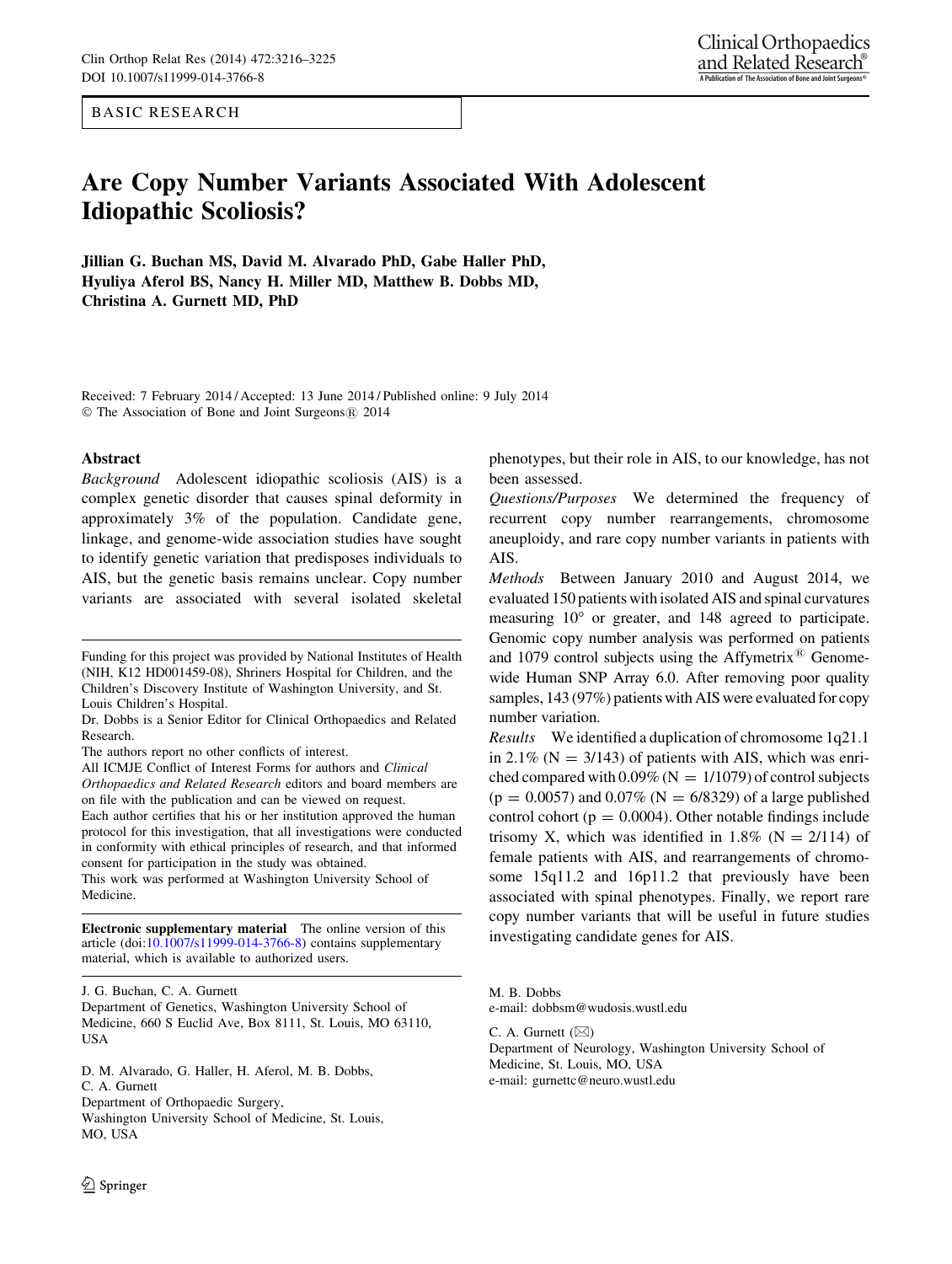Conclusions Copy number variation and chromosomal aneuploidy may contribute to the pathogenesis of adolescent idiopathic scoliosis.

Clinical Relevance Chromosomal microarray may reveal clinically useful abnormalities in some patients with AIS.

## Introduction

Scoliosis is a common spine deformity that is defined as a  $10^{\circ}$ or greater lateral curvature of the spine measured by the Cobb method on a standing radiograph [[12\]](#page-7-0). Although scoliosis may result from congenital abnormalities, neuromuscular disorders or other conditions, the majority (approximately 80%) are idiopathic. Adolescent idiopathic scoliosis (AIS) develops during late childhood in otherwise healthy individuals and affects up to 3% of the population. In patients with mild scoliosis (spinal curves measuring  $10^{\circ}$ –25 $^{\circ}$ ), AIS affects males and females equally, but severe spinal curves  $( > 40^{\circ})$  affect adolescent females at a ratio of 10:1 [\[29](#page-8-0)]. While patients with mild scoliosis typically are not treated, approximately 10% of patients with AIS have a progressive deformity develop [\[33](#page-8-0)], and bracing or surgery may be indicated to mitigate negative physical and psychologic morbidities. Risk factors for progressive AIS include skeletal immaturity, female gender, and larger spinal curvature at initial diagnosis [[43\]](#page-8-0).

Monozygotic twins have higher concordance for AIS (73%) compared with dizygotic twins (36%) [\[23](#page-8-0)], suggesting that there are genetic factors contributing to AIS. Additionally, the incidence of AIS is greater among family members of affected patients, with 6% to 11% of first-degree relatives also affected [\[44](#page-8-0), [61](#page-9-0)]. Most affected families have complex, non-Mendelian inheritance, and emerging views of AIS heritably favor a complex genetic model with large genetic heterogeneity [[26,](#page-8-0) [27](#page-8-0), [34](#page-8-0), [35,](#page-8-0) [60\]](#page-9-0). Numerous candidate genes and linkage associations have been reported in AIS [[17,](#page-7-0) [26](#page-8-0), [58](#page-9-0)], but the importance of these loci remain unclear. Genome-wide association studies have uncovered common polymorphisms associated with AIS [\[25](#page-8-0), [48,](#page-8-0) [55](#page-9-0)]. However, common polymorphisms account for only a small amount of AIS heritability, suggesting that other forms of genetic variation also play a role in AIS etiology.

Copy number variant analysis has been used successfully for patients with intellectual disability, neuropsychiatric disorders, and multiple congenital abnormalities, revealing multiple genes and genomic

M. B. Dobbs

regions contributing to disease susceptibility [\[13](#page-7-0), [38](#page-8-0), [54](#page-9-0)]. In comparison, relatively few copy number variant studies have assessed patients with isolated skeletal phenotypes, although copy number variants have been associated with idiopathic short stature [[57,](#page-9-0) [62](#page-9-0)], idiopathic clubfoot [\[4–6](#page-7-0)], adult-onset degenerative lumbar scoliosis [[52\]](#page-9-0), and bone mineral density [\[11](#page-7-0)]. Moreover, a recent study showed that recurrent rearrangements of chromosome 16p11.2 are risk factors for nonidiopathic scoliosis and vertebral abnormalities in children with additional developmental, neurologic, and congenital abnormalities [[2\]](#page-7-0). These results show the potential for recurrent and other rare copy number variants to affected skeletal phenotypes, like scoliosis, and warrant evaluation in patients with AIS.

In this study, we determine the frequency of copy number rearrangements, chromosome aneuploidy, and rare copy number variants from a genome-wide copy number variant screen of 143 patients with AIS and report a role for copy number variants in AIS pathogenesis.

### Materials and Methods

#### Patient Samples

Between January 2010 and August 2014, we evaluated 150 patients with isolated AIS and spinal curvatures measuring  $10^{\circ}$  or greater using the Cobb method [\[12](#page-7-0)], and 148 agreed to participate. The AIS cohort included primarily familial AIS with moderate to severe scoliosis ( $> 25^{\circ}$ ) resulting in treatment and 92% were of European-American ancestry. The average spinal curve (Cobb angle) for patients in this cohort was  $49^{\circ}$  and  $80\%$  were female (Table [1\)](#page-2-0). Patients with known or suspected scoliosis etiologies (eg, Marfan syndrome, congenital abnormalities) were excluded. Growth parameters were calculated based on data from the National Center for Health Statistics [\[10](#page-7-0)]. Blood or saliva samples were collected for probands and available relatives after obtaining informed consent. DNA isolations were performed using the DNA Isolation Kit for Mammalian Blood (Roche, Indianapolis, IN, USA) or the Oragene<sup> $18$ </sup> Purifier (DNA Genotek, Kanata, ON, Canada) according to the manufacturer's instructions. Replication cohorts for chromosome 1q21.1 ( $N = 120$ ) and trisomy X ( $N = 172$ ) included patients with AIS recruited from St. Louis Children's Hospital, St. Louis Shriners Hospital for Children, and the University of Colorado using identical inclusion criteria. Human Subjects Committees at all three institutions approved this study.

Control subjects of European-American ancestry  $(N = 1079)$  were analyzed concurrently. Control subjects were described previously and included 666 healthy subjects from a bipolar disorder study  $[15]$  $[15]$  and 413 patients

N. H. Miller

Department of Orthopaedic Surgery, University of Colorado, Anschutz Medical Campus, Aurora, CO, USA

St. Louis Shriners Hospital for Children, St. Louis, MO, USA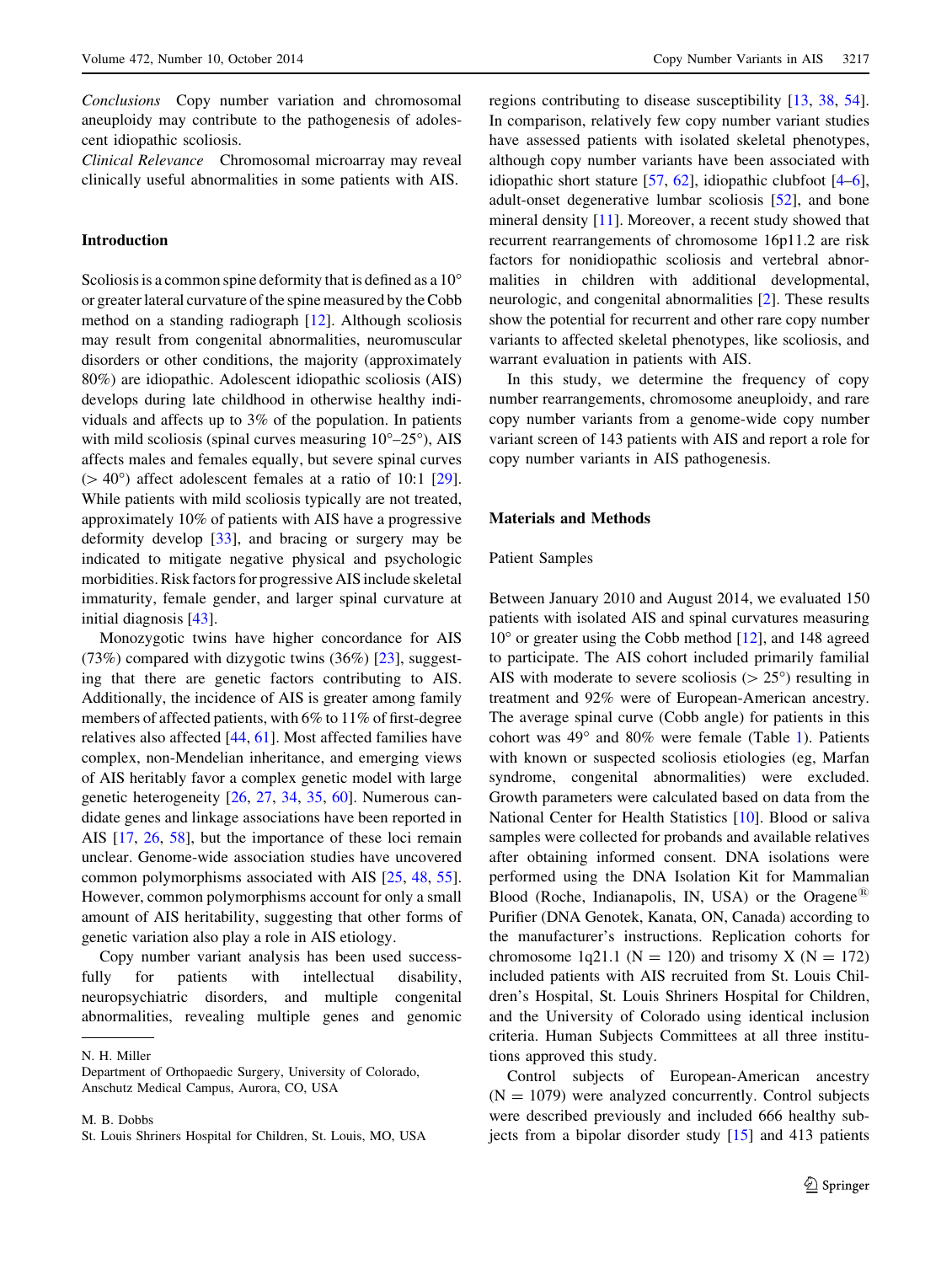| Variable          | Familial                            | Nonfamilial                       | Total                               |
|-------------------|-------------------------------------|-----------------------------------|-------------------------------------|
| Patients with AIS | 134 (94%)                           | 9(6%)                             | 143                                 |
| Males             | 29 (100%)                           | $0(0\%)$                          | $29(20\%)$                          |
| Females           | 105(92%)                            | 9(8%)                             | 114 (80%)                           |
| Cobb angle        |                                     |                                   |                                     |
| Mean              | $49^{\circ}$ (N = 122)              | $50^{\circ}$ (N = 9)              | $49^{\circ}$ (N = 131)              |
| Range             | $10^{\circ} - 97^{\circ}$ (N = 122) | $26^{\circ} - 74^{\circ}$ (N = 9) | $10^{\circ} - 97^{\circ}$ (N = 131) |
|                   |                                     |                                   |                                     |

<span id="page-2-0"></span>Table 1. Demographics of 143 AIS probands analyzed for copy number variation

 $AIS =$  adolescent idiopathic scoliosis.

with idiopathic clubfoot [[5\]](#page-7-0). Copy number variation data from 8329 published control subjects previously described in a study of developmental delay [\[14](#page-7-0)] were included as an additional control cohort in a subset of analyses.

## Copy Number Variant Analysis

Copy number analysis was performed for 148 AIS probands and 1079 control subjects using the Genome-wide Human SNP Array 6.0 (Affymetrix<sup>®</sup>, Santa Clara, CA, USA). Copy number calls were generated with the Genotyping Console software (Affymetrix<sup>®</sup>) using a reference set of 270 Hap-Map controls [[56](#page-9-0)]. AIS samples with contrast quality control less than 0.04 and median absolute pairwise difference greater than 0.35 or total copy number variants greater than two standard deviations more than the average were excluded  $(N = 5)$ . Analysis of the remaining 143 AIS samples and 1079 control subjects was limited to copy number variants of 125 kb or greater with 50 or more markers and 10 kb or less average distance between markers to enrich our dataset with high confidence copy number variants. Copy number variants with more than 50% overlap with assembly gaps were removed. We identified rare and novel copy number variants by limiting our analysis to those that had less than 50% overlap with copy number variants at greater than 1% frequency or with all copy number variants, respectively, in the Database of Genomic Variants [\[32\]](#page-8-0) when 100 or more individuals were evaluated. To evaluate known, clinically significant copy number disorders in patients with AIS, we identified copy number variants that overlapped genomic regions associated with recurrent copy number disorders, including 45 recurrent genomic disorder regions  $(< 10$  Mb) examined in 8329 published controls [\[14](#page-7-0)]. Copy number variants in published controls were identified as previously described [\[14\]](#page-7-0). Quantitative PCR (qPCR) using three or more PCR primer pairs validated selected copy number variants. All sequence coordinates are reported using National Center for Biotechnology Information (NCBI) assembly build 36 (hg18) [[39](#page-8-0)].

# **Results**

Recurrent Copy Number Rearrangements

Recurrent rearrangements of chromosome 16p11.2 are associated with scoliosis and other abnormalities [[2\]](#page-7-0), but this locus, to our knowledge, has not been evaluated for copy number variants in a patient cohort with isolated scoliosis, and the role of 16p11.2 and other recurrent copy number variants in AIS remains unknown. Therefore, we identified patients with AIS with copy number variants overlapping 45 loci associated with recurrent copy number disorders that contribute to a broad range of phenotypes [\[14](#page-7-0)]. Seven patients (4.9%;  $N = 7/143$ ) in our AIS cohort had copy number variants overlapping one of the recurrent genomic disorder regions. These copy number variants caused rearrangements of chromosome  $1q21.1$  (N = 3), chromosome  $2q13$   $(N = 1)$ , chromosome  $15q11.2$  $(N = 2)$  $(N = 2)$ , and chromosome 16p11.2  $(N = 1)$  (Table 2).

A duplication of chromosome 1q21.1 was the most frequent finding and was present in 2.1% ( $N = 3/143$ ) of patients with AIS compared with  $0.09\%$  (N = 1/1079) of control subjects ( $p = 0.0057$ , one-tailed Fisher's exact test) and  $0.07\%$  (N = 6/8329) of published control subjects  $(p = 0.0004,$  one-tailed Fisher's exact test) [[14\]](#page-7-0). After Bonferroni correction for 45 tests, the enrichment of chromosome 1q21.1 duplications in AIS remained significant compared with that of published control subjects  $(p < 0.001)$ . Large segmental duplication blocks mediate four recurrent breakpoints in chromosome 1q21.1 copy number variants and define distinct proximal and distal regions, but only the proximal region was duplicated in all three patients (Fig. [1](#page-3-0)A). To test segregation of the proximal 1q21.1 duplication with AIS, available family members were evaluated for the presence of the copy number variant using qPCR. The proximal 1q21.1 duplication segregated with reduced penetrance in all three pedigrees (Fig. [1B](#page-3-0)). AIS ranged in severity from mild to severe in the five affected individuals with the duplication (Table [3\)](#page-5-0). Two carriers of the duplication were unaffected, although this was not confirmed radiographically. Clinical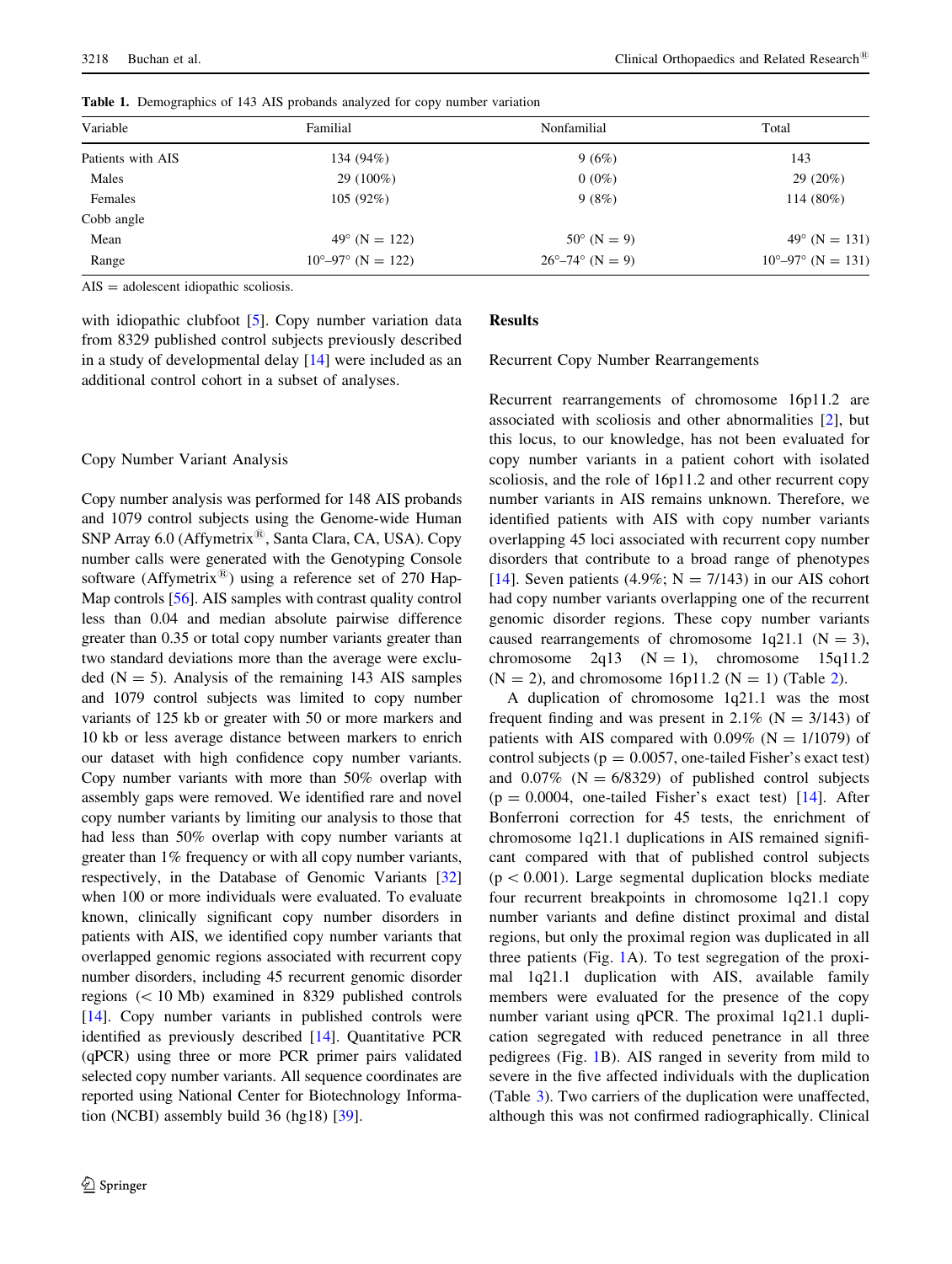<span id="page-3-0"></span>

| Abnormality                | Genomic disorder Size Patients with AIS (this study) |      |              |                       |                         |      |                     |                                       |         | Control subjects (this study) Control subjects (published) [16] |         |
|----------------------------|------------------------------------------------------|------|--------------|-----------------------|-------------------------|------|---------------------|---------------------------------------|---------|-----------------------------------------------------------------|---------|
|                            | region (Mb)                                          | (kb) | Patient(s)   | Phenotype(s) CNV (Mb) |                         |      | Size (kb) Frequency | Frequency                             | p value | Frequency                                                       | p value |
| 1q21.1                     | $chr1$ :                                             |      | 340 6041-001 | AIS                   | chr1:142.72-144.97 2241 |      | 2.10%               | 0.09%                                 | 0.0057  | $0.07\%$                                                        | 0.0004  |
| duplication                | 144-144.34                                           |      | 6267-001     | <b>AIS</b>            | $chr1:144.08 - 144.50$  | 420  |                     | $(N = 3/17)$ (Seption 2)              |         | $(N = 6/8329)$                                                  |         |
| (proximal)                 |                                                      |      | 6035-004     | <b>AIS</b>            | chr1:144.08-144.46      | 379  |                     |                                       |         |                                                                 |         |
| 2q13                       | chr2:                                                |      | 160 6126-001 | AIS                   | chr2:110.13-110.52      | 394  | 0.70%               | 0.65%                                 | 0.6316  | 0.38%                                                           | 0.4304  |
| duplication                | 110.18-110.34                                        |      |              |                       |                         |      |                     | $(N = 1797)$ (Spring and Separation ) |         | $(N = 32/8329)$                                                 |         |
| 15q11.2                    | chr15:                                               |      | 290 6053-001 | AIS                   | $chr15:19.09-21.04$     | 1949 | 0.70%               | 0.37%                                 | 0.4639  | 0.23%                                                           | 0.2888  |
| deletion                   | $20.35 - 20.64$                                      |      |              |                       |                         |      |                     | $(N = 1/143)$ $(N = 4/107)$           |         | $(N = 19/8329)$                                                 |         |
| 15q11.2 duplication chr15: |                                                      |      | 290 6036-001 | AIS                   | chr15:20.22-20.97       | 744  | 0.70%               | 0.46%                                 | 0.5269  | 0.43%                                                           | 0.4681  |
|                            | $20.35 - 20.64$                                      |      |              |                       |                         |      |                     | $(N = 1/143)$ $(N = 5/107)$           |         | $(N = 36/8329)$                                                 |         |
| 16p11.2 duplication chr16: |                                                      |      | 550 6032-001 | AIS, spina            | $chr16:29.50-30.09$     | 587  | 0.70%               | 0.19%                                 | 0.3118  | 0.02%                                                           | 0.0498  |
|                            | 29.56-30.11                                          |      |              | bifida occulta        |                         |      |                     | $(N = 1/143)$ $(N = 2/1079)$          |         | $(N = 2/8329)$                                                  |         |

Fig. 1A-B Duplications of the proximal region of chromosome 1q21.1 segregate with AIS. (A) Log2 ratios show duplications (shaded) of chromosome 1q21.1 in three AIS probands. The four recurrent breakpoints (BP1-BP4) and approximate locations of the proximal and distal regions are shown, but only duplications of the proximal region were common to all three patients with AIS. (Image modified from Genome Browser [\[http://genome.ucsc.edu\]](http://genome.ucsc.edu)). All genomic coordinates are shown for the NCBI assembly build 36 (hg18). (B) The proximal chromosome 1q21.1 duplication identified in AIS probands (arrow) segregated with affected family members with reduced penetrance. Some individuals, including 001 in Family 6035 did not have DNA available to test. Dup  $=$  duplication;  $-$  = wild type.

information and family histories did not reveal evidence for intellectual or developmental disability or other significant comorbidities in the individuals with the duplication.

To screen for additional patients with AIS with copy number variants in chromosome 1q21.1, we used qPCR to identify proximal 1q21.copy number variants in an independent replication cohort  $(N = 120)$ , but no additional chromosome 1q21.1 duplications were identified. However, even combined with the Affymetrix<sup>®</sup> Genome-wide Human SNP Array 6.0 results, the frequency of proximal 1q21.1 duplications in patients with AIS was enriched compared with that of control subjects from this study  $(N = 3/263)$ versus  $N = 1/1079$ ;  $p = 0.0255$ , one-tailed Fisher's exact test) and published control subjects  $(N = 3/263$  versus  $N = 6/8329$ ;  $p = 0.0021$ , one-tailed Fisher's exact test) [[14](#page-7-0)].

## Trisomy X

We identified chromosomal aneuploidy in  $1.4\%$  (N = 2/143) of patients with AIS. Both patients were female with trisomy of the X chromosome (47, XXX). Trisomy X therefore was present in 1.75% ( $N = 2/114$ ) of female patients with AIS and was confirmed by qPCR. Both patients had tall stature  $(> 99<sup>th</sup>$  percentile), but no additional physical or developmental comorbidities, and neither previously had been diagnosed with this condition. Only one of 529 females (0.19%) in our control cohort was identified with trisomy X, similar to the 0.11% frequency observed by Nielsen and Wohlert [\[40](#page-8-0)] in a large study of 17,038 newborn females. We screened an additional 172 female patients with AIS for trisomy X by qPCR and no additional patients were identified. Thus, the overall frequency of trisomy X in females with AIS was 0.7%  $(N = 2/286)$ .

Rare Copy Number Variants in Patients with AIS

To determine if the overall burden of rare copy number variants differs between patients with AIS and control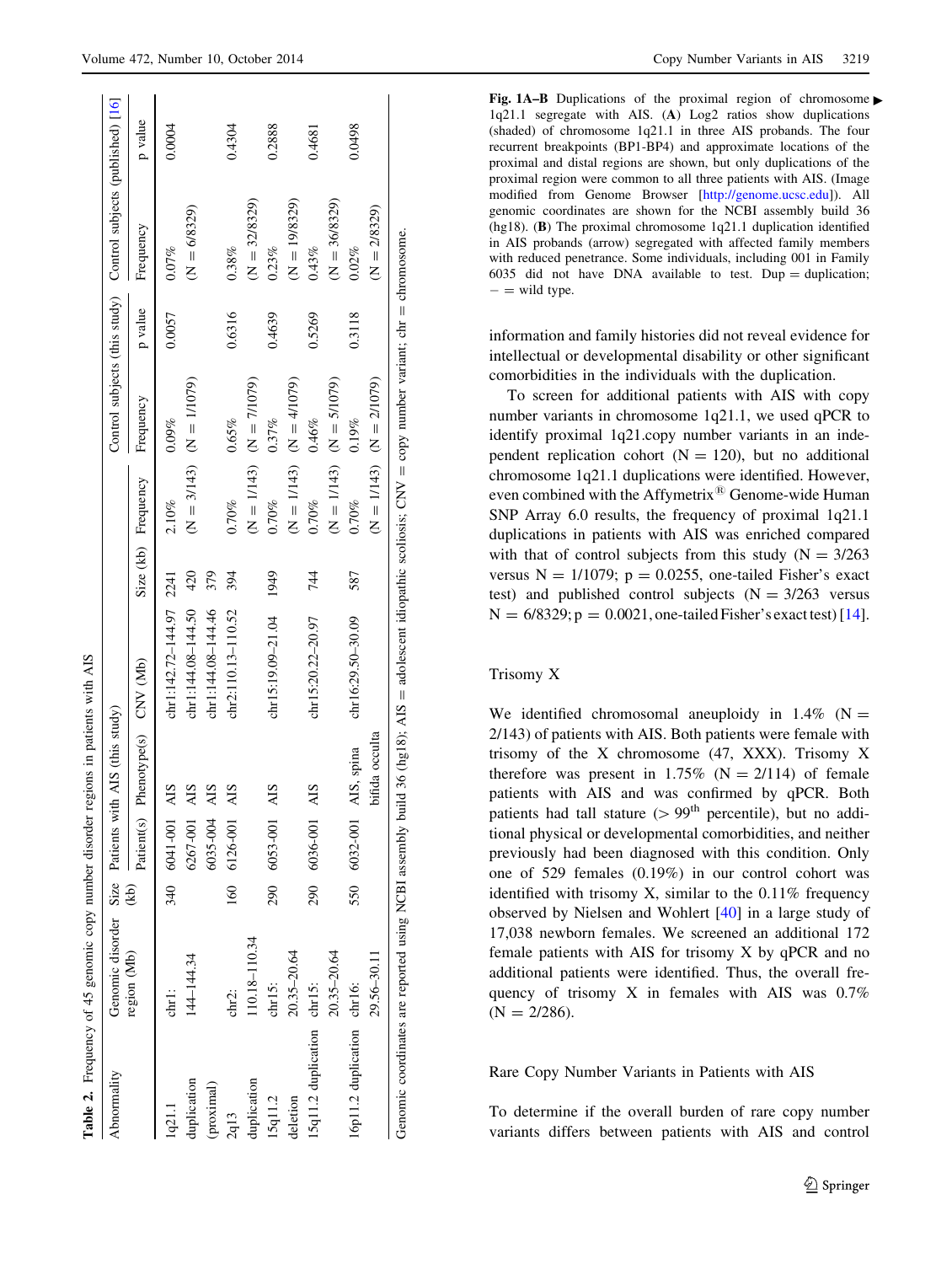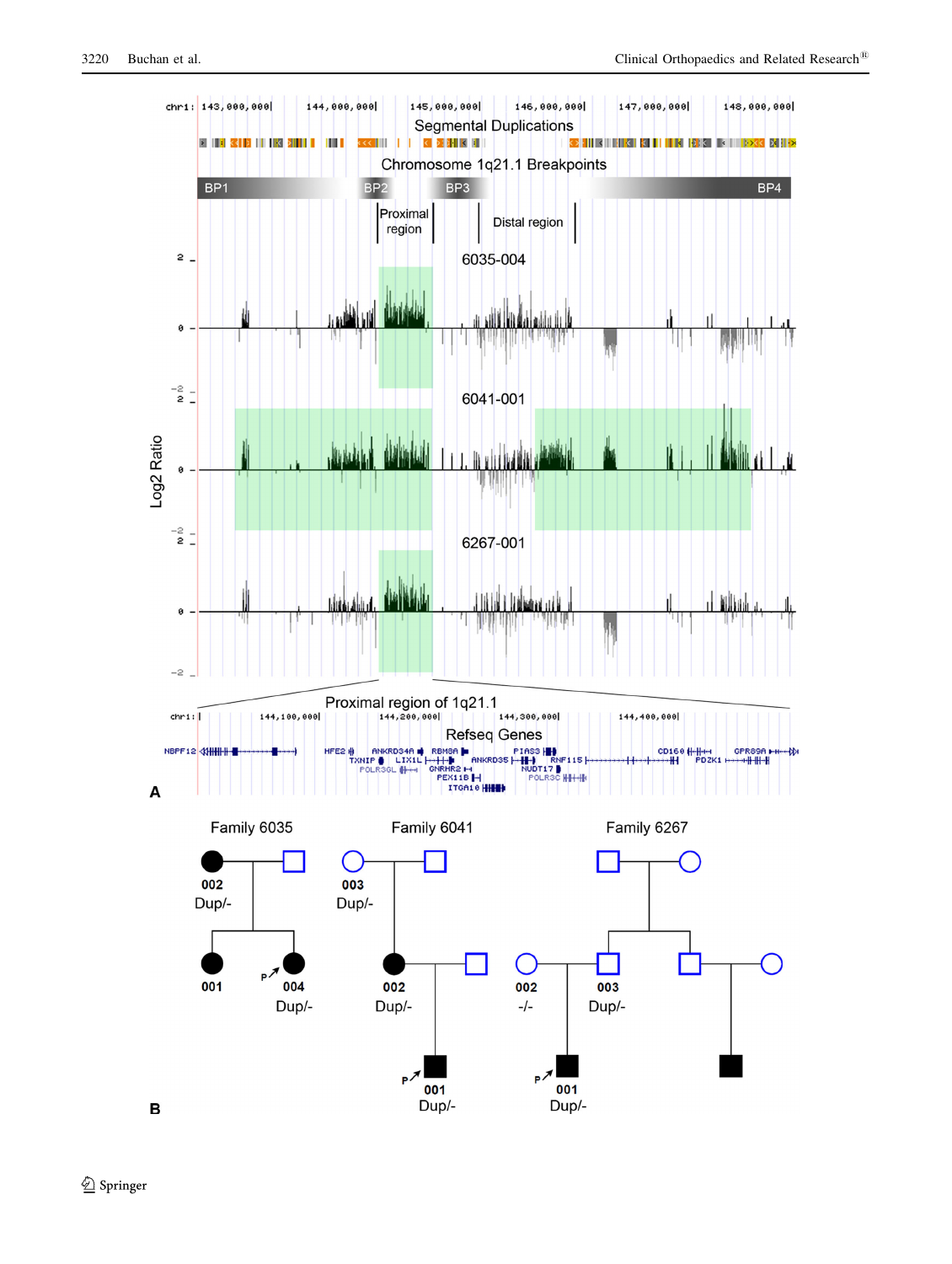| Family | Individual | <b>Sex</b> | $1q21.1$ status | Affected (Cobb angle) | Curve type     | Treatment    |
|--------|------------|------------|-----------------|-----------------------|----------------|--------------|
| 6035   | $004*$     | F          | $Dup/-$         | Yes $(15^{\circ})$    | <b>NA</b>      | None         |
|        | 002        | F          | $Dup/-$         | Yes, mild             | <b>NA</b>      | None         |
|        | 001        | F          | NA              | Yes $(56^{\circ})$    | Right thoracic | Surgery      |
| 6041   | $001*$     | M          | $Dup/-$         | Yes $(31^{\circ})$    | Right thoracic | <b>Brace</b> |
|        | 002        | F          | $Dup/-$         | Yes                   | <b>NA</b>      | Surgery      |
|        | 003        | F          | $Dup/-$         | N <sub>0</sub>        | Not affected   | Not affected |
| 6267   | $001*$     | M          | $Dup/-$         | Yes $(44^{\circ})$    | Right thoracic | Surgery      |
|        | 002        | F          | $-/-$           | No                    | Not affected   | Not affected |
|        | 003        | М          | $Dup/-$         | No                    | Not affected   | Not affected |
|        |            |            |                 |                       |                |              |

<span id="page-5-0"></span>Table 3. Clinical information for individuals identified with chromosome 1q21.1 duplications

 $NA = not available$ ;  $Dup = duplication$ ;  $- = wild type$ ; \*proband.

subjects, we identified variants that occurred at less than 1% in the Database of Genomic Variants. We identified 177 rare copy number variants in 92 patients with AIS (Table 4). Of these variants, 118 were duplications, 59 were deletions, and the average variant size was 328 kb (Appendix 1. Supplemental material is available with the online version of CORR  $[21]$  $[21]$ ). The frequency of large  $($  750 kb), autosomal copy number variants was similar between patients with AIS (4.90%;  $N = 7/143$ ) and control subjects  $(5.65\%; N = 61/1079)$ .

#### **Table 4.** Summary of rare copy number variants  $\ll 1\%$  frequency in DGV) identified in patients with AIS

| Variable                                                  | Number   |
|-----------------------------------------------------------|----------|
| Patients with AIS                                         | 143      |
| Patients with AIS with rare copy number variants          | 92       |
| Total rare copy number variants                           | 177      |
| Rare copy number variants containing Refseq genes         | 130      |
| Average copy number variant size                          | 328 kb   |
| Median copy number variant size                           | $217$ kb |
| Duplications                                              | 118      |
| Deletions                                                 | 59       |
| Large autosomal copy number variants $(> 750$ kb)         | 7        |
| Patients with AIS with large copy number variants         | 4.90%    |
| In-house control subjects with large copy number variants | 5.65%    |
|                                                           |          |

 $AIS = adolescent idiopathic scoliosis; DGV = Database of Genomic$ Variants.

members were unavailable for testing and limited our ability to provide additional support for causality. Second, control subjects used in this study included a large number of patients with idiopathic clubfoot and copy number variants already have been associated with this phenotype [\[4–6](#page-7-0)]. However, we also reference the frequency of recurrent copy number variants in an even larger published independent control dataset [\[14](#page-7-0)] and these frequencies are similar to our control dataset. Third, although the majority of patients with AIS were of European-American ancestry, including patients of other ancestral backgrounds could lead to population stratification. Finally, because our study cohort was ascertained in an orthopaedic clinic population and because patients with obvious developmental and intellectual impairment were excluded from the study, the frequency of copy number variation likely would have been greater if patients with additional comorbidities were included.

Proximal chromosome 1q21.1 duplications were the most frequently observed chromosomal abnormality identified in

# **Discussion**

AIS affects up to 3% of children but its genetic basis remains poorly understood. Copy number variation has been associated with isolated skeletal phenotypes such as idiopathic clubfoot [[4–6\]](#page-7-0), suggesting that they may be associated with additional skeletal phenotypes, such as AIS. Here, we report rare and recurrent copy number variation in a cohort of patients with AIS. In this study,  $6.3\%$  (N = 9/143) of patients with AIS were identified with a clinically relevant copy number rearrangement that previously was associated with a known condition, including trisomy X  $(N = 2/143)$  or a copy number variant affecting a region previously associated with a recurrent genomic disorder  $(N = 7/143)$ . Our findings illustrate how frequently clinically relevant copy number variants will be encountered during microarray testing of patients with isolated scoliosis. Although several of the clinically important copy number variants identified in this study are unlikely to be related to AIS, others may have a role in AIS pathogenesis or contribute more generally to multiple spinal phenotypes.

There are several limitations to our study, including the relatively small sample size. For the rare copy number variants discussed here, a larger sample size would have improved frequency estimates and provided more statistical power. Moreover, in many patients, additional family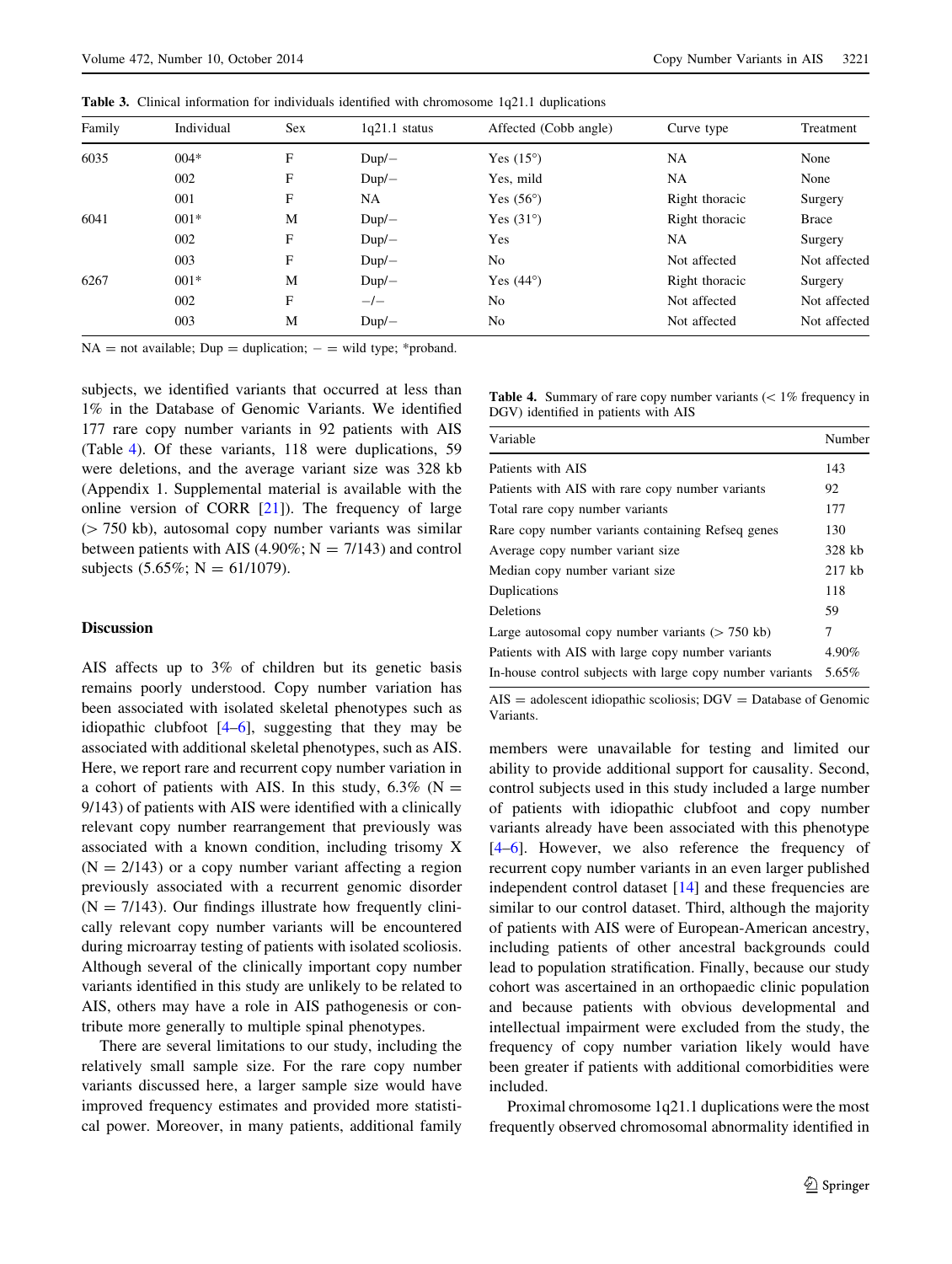patients with AIS. Duplications of 1q21.1 were present in 2.1% of AIS probands but were found in only 0.07% to 0.08% of healthy control subjects [\[14](#page-7-0), [46\]](#page-8-0). The distal region of chromosome 1q21.1 is associated with many phenotypes, whereas there are far fewer disease associations with the proximal region. The strongest association is with thrombocytopenia with absent radii (TAR) syndrome [\[24](#page-8-0)], which frequently is caused by compound inheritance of proximal 1q21.1 deletion and a rare single nucleotide variant in RBM8A [\[3](#page-7-0)], although 1q21.1 duplications and deletions of varying sizes have been noted to include congenital heart defects [\[9](#page-7-0), [20,](#page-8-0) [59\]](#page-9-0), Mayer-Rokitansky-Küster-Hauser syndrome [\[28](#page-8-0)], autism [\[50](#page-8-0)], fetal urogenital abnormalities [\[30](#page-8-0)], and additional diverse phenotypes [\[22](#page-8-0), [46](#page-8-0)]. Although the three patients with AIS in our cohort had different chromosome 1q21.1 duplication breakpoints, only the proximal region was common to all three individuals and no individuals had additional phenotypes previously associated with chromosome 1q21.1 rearrangements. Scoliosis has not been described in patients with proximal chromosome 1q21.1 duplications, although the overall number of patients with this genomic abnormality is relatively small. Scoliosis was not reported in 17 patients with proximal duplications, although two had other spine phenotypes (lumbar lordosis and lumbosacral hyperlordosis) [[46\]](#page-8-0). Of 34 patients with proximal deletions, three had a spinal phenotype (scoliosis, kyphosis, and C6-C7 vertebral fusion) [[46\]](#page-8-0). Although some studies [[30,](#page-8-0) [46](#page-8-0)] suggest that scoliosis is not a commonly associated phenotype, scoliosis often is not detected until adolescence and therefore is likely to be underreported in younger patient cohorts. Furthermore, mild scoliosis may be underreported in children with multiple congenital anomalies whose other major medical problems are of greater concern. Duplications of 1q21.1 segregated with AIS in small families with incomplete penetrance, but incomplete penetrance has also been noted in TAR syndrome [[24](#page-8-0)] and other phenotypes [[45](#page-8-0), [46\]](#page-8-0). Because additional chromosome 1q21.1 duplications were not detected after screening an additional 120 patient samples, proximal duplications are likely rarer in AIS than estimated from our original cohort of 143 patients. Nevertheless, the combined dataset of 263 patients still showed a significant enrichment of proximal 1q21.1 duplications in AIS. Additional larger studies are needed to determine the importance of proximal chromosome 1q21.1 duplications in the etiology of AIS.

Several recurrent copy number variants identified in our patient cohort with AIS primarily are associated with cognitive impairment or other related phenotypes, but also may contribute to scoliosis and other spinal phenotypes. Hemivertebrae were present in 20% ( $N = 2/10$ ) of patients with chromosome 15q11.2 duplications, although none of 15 patients with the reciprocal deletion had vertebral abnormalities [\[1](#page-7-0)]. Two patients in our AIS cohort had chromosome 15q11.2 copy number variants. Chromosome 15q11.2 deletions are strongly associated with developmental delay [\[14](#page-7-0)], but the reciprocal duplication is not and the significance and associated phenotypes of 15q11.2 duplications, if any, are not well established. Neurocognitive or developmental phenotypes were not present in either of our patients with AIS with the 15q11.2 copy number variant.

Likewise, various spinal abnormalities, including hemivertebrae, syringomyelia, and scoliosis have been described in patients with rearrangements of chromosome 16p11.2 [\[2](#page-7-0), [8](#page-7-0), [16,](#page-7-0) [19,](#page-7-0) [47](#page-8-0), [49](#page-8-0), [51\]](#page-9-0) and this locus was hypothesized to be a risk factor for idiopathic scoliosis [\[2\]](#page-7-0). We identified a chromosome 16p11.2 duplication in one patient with AIS with spina bifida occulta. This patient did not have intellectual or developmental disability, which is consistent with the large phenotypic variability and reduced penetrance observed in individuals with chromosome 16p11.2 duplications [\[53](#page-9-0)]. Interestingly, chromosome 16 previously was associated with idiopathic scoliosis by linkage analysis in 202 families [[36](#page-8-0)], and fine-mapping linkage analysis of 544 individuals from an additional 95 families narrowed the association to two regions on chromosome 16, which included 16p11.2 [\[37](#page-8-0)], providing further support for an association of the 16p11.2 locus with AIS.

We identified trisomy of the X chromosome (47, XXX), also called triple X syndrome, in  $0.7\%$  (N = 2/286) female patients with AIS. Triple X syndrome is estimated to occur in one of 1000 female births and generally causes mild phenotypes, such as premature ovarian failure and learning disabilities, which results in many patients being undiagnosed [[18\]](#page-7-0). Scoliosis is known to occur more frequently in patients with triple X syndrome than in the general population [[7,](#page-7-0) [41,](#page-8-0) [42\]](#page-8-0). Specifically, Olanders described scoliosis in 15.2% ( $N = 5/33$ ) of patients with triple X syndrome [\[41](#page-8-0)]. Patients with triple X syndrome also typically are taller than average, with the average height being greater than the  $80<sup>th</sup>$  percentile by the age of 14 years [\[31](#page-8-0)]. Both patients with AIS with trisomy X in our series were tall  $(> 99<sup>th</sup>$  percentile for height) but reported no additional phenotypes. Testing for triple X syndrome should be considered in tall females with AIS so that other associated phenotypes, such as premature ovarian failure and developmental delay, can be monitored.

Finally, we report a similar burden of rare copy number variants in patients with AIS compared with control subjects, which is in contrast to many other neurodevelopmental disorders. Unfortunately, most of the AIS families included in our study were small and relatively few family members were available for testing, so the role of individual rare copy number variants in the etiology of AIS remains unexplored. Although we did not have large families for segregation analysis, rare copy number variants identified in patients with AIS are ideal resources for identifying new candidate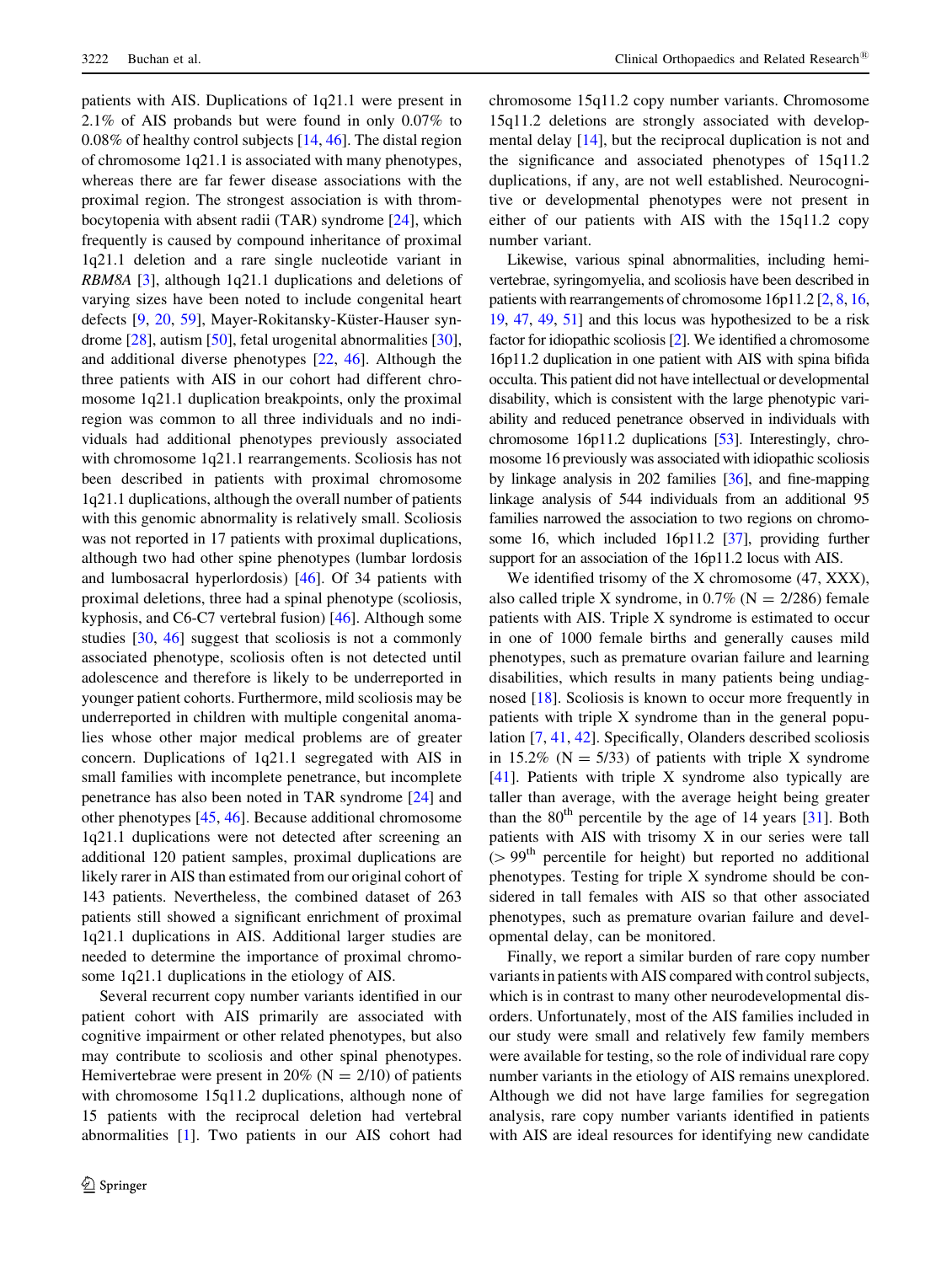<span id="page-7-0"></span>genes for AIS. None of the genes located in the rare or novel copy number variants has, to our knowledge, been associated with AIS previously, but this list of candidate genes will be a rich source of information for future investigations of AIS.

We analyzed copy number variation in a large cohort of patients with AIS. Our data show that more than 6% of patients with AIS harbor a clinically important copy number abnormality and many of these are possible risk factors for scoliosis and other spinal phenotypes. Our results suggest that microarray analysis for copy number variants may be a useful clinical test in this patient population. The rare number variants we provided will be useful for future studies evaluating candidate genes for AIS.

Acknowledgments We thank Drs. Keith Bridwell, Lawrence Lenke, and Scott Luhmann for allowing us to recruit patients from their clinics. We thank the patients and their families for their role in this work. The Genome Technology Access Center in the Department of Genetics at Washington University School of Medicine processed the microarrays. The Center is partially supported by NCI Cancer Center Support Grant #P30 CA91842 to the Siteman Cancer Center and by ICTS/CTSA Grant #UL1RR024992 from the National Center for Research Resources (NCRR), a component of the NIH, and NIH Roadmap for Medical Research. The control dataset used for the analysis described in this manuscript was obtained from the database of Genotype and Phenotype (dbGaP) [\(http://www.ncbi.nlm.nih.gov/](http://www.ncbi.nlm.nih.gov/gap) [gap](http://www.ncbi.nlm.nih.gov/gap)) through dbGaP accession number phs000017.v3.p1. Data for control samples were provided by John R Kelsoe and John Nurnberger as part of the NIMH Bipolar Genetics Collaborative. Control samples were genotyped through the Genetic Association Information Network (GAIN). This publication is solely the responsibility of the authors and does not necessarily represent the official view of NCRR or NIH.

### References

- 1. Abdelmoity AT, LePichon JB, Nyp SS, Soden SE, Daniel CA, Yu S. 15q11.2 proximal imbalances associated with a diverse array of neuropsychiatric disorders and mild dysmorphic features. J Dev Behav Pediatr. 2012;33:570–576.
- 2. Al-Kateb H, Khanna G, Filges I, Hauser N, Grange DK, Shen J, Smyser CD, Kulkarni S, Shinawi M. Scoliosis and vertebral anomalies: additional abnormal phenotypes associated with chromosome 16p11.2 rearrangement. Am J Med Genet A. 2014;164A:1118–1126.
- 3. Albers CA, Paul DS, Schulze H, Freson K, Stephens JC, Smethurst PA, Jolley JD, Cvejic A, Kostadima M, Bertone P, Breuning MH, Debili N, Deloukas P, Favier R, Fiedler J, Hobbs CM, Huang N, Hurles ME, Kiddle G, Krapels I, Nurden P, Ruivenkamp CA, Sambrook JG, Smith K, Stemple DL, Strauss G, Thys C, van Geet C, Newbury-Ecob R, Ouwehand WH, Ghevaert C. Compound inheritance of a low-frequency regulatory SNP and a rare null mutation in exon-junction complex subunit RBM8A causes TAR syndrome. Nat Genet. 2012;44:435–439.
- 4. Alvarado DM, Aferol H, McCall K, Huang JB, Techy M, Buchan J, Cady J, Gonzales PR, Dobbs MB, Gurnett CA. Familial isolated clubfoot is associated with recurrent chromosome 17q23.1q23.2 microduplications containing TBX4. Am J Hum Genet. 2010;87:154–160.
- 5. Alvarado DM, Buchan JG, Frick SL, Herzenberg JE, Dobbs MB, Gurnett CA. Copy number analysis of 413 isolated talipes equinovarus patients suggests role for transcriptional regulators of early limb development. Eur J Hum Genet. 2013;21:373–380.
- 6. Alvarado DM, McCall K, Aferol H, Silva MJ, Garbow JR, Spees WM, Patel T, Siegel M, Dobbs MB, Gurnett CA. Pitx1 haploinsufficiency causes clubfoot in humans and a clubfoot-like phenotype in mice. Hum Mol Genet. 2011;20:3943–3952.
- 7. Barr ML, Sergovich FR, Carr DH, Saver EL. The triplo-X female: an appraisal based on a study of 12 cases and a review of the literature. Can Med Assoc J. 1969;101:247–258.
- 8. Bijlsma EK, Gijsbers AC, Schuurs-Hoeijmakers JH, van Haeringen A, Fransen van de Putte DE, Anderlid BM, Lundin J, Lapunzina P, Perez Jurado LA, Delle Chiaie B, Loeys B, Menten B, Oostra A, Verhelst H, Amor DJ, Bruno DL, van Essen AJ, Hordijk R, Sikkema-Raddatz B, Verbruggen KT, Jongmans MC, Pfundt R, Reeser HM, Breuning MH, Ruivenkamp CA. Extending the phenotype of recurrent rearrangements of 16p11.2: deletions in mentally retarded patients without autism and in normal individuals. Eur J Med Genet. 2009;52:77–87.
- 9. Brunet A, Armengol L, Heine D, Rosell J, Garcia-Aragones M, Gabau E, Estivill X, Guitart M. BAC array CGH in patients with Velocardiofacial syndrome-like features reveals genomic aberrations on chromosome region 1q21.1. BMC Med Genet. 2009;10:144.
- 10. CDC Centers for Disease Control and Prevention. National Center for Health Statistics. Health, United States, 2013. Available at: [http://www.cdc.gov/nchs/.](http://www.cdc.gov/nchs/) Accessed January 3, 2014.
- 11. Chew S, Dastani Z, Brown SJ, Lewis JR, Dudbridge F, Soranzo N, Surdulescu GL, Richards JB, Spector TD, Wilson SG. Copy number variation of the APC gene is associated with regulation of bone mineral density. Bone. 2012;51:939–943.
- 12. Cobb JR. Outline for the study of scoliosis. Instr Course Lect. 1948;5:261–265.
- 13. Cook EH Jr, Scherer SW. Copy-number variations associated with neuropsychiatric conditions. Nature. 2008;455:919–923.
- 14. Cooper GM, Coe BP, Girirajan S, Rosenfeld JA, Vu TH, Baker C, Williams C, Stalker H, Hamid R, Hannig V, Abdel-Hamid H, Bader P, McCracken E, Niyazov D, Leppig K, Thiese H, Hummel M, Alexander N, Gorski J, Kussmann J, Shashi V, Johnson K, Rehder C, Ballif BC, Shaffer LG, Eichler EE. A copy number variation morbidity map of developmental delay. Nat Genet. 2011;43:838–846.
- 15. Dick DM, Foroud T, Flury L, Bowman ES, Miller MJ, Rau NL, Moe PR, Samavedy N, El-Mallakh R, Manji H, Glitz DA, Meyer ET, Smiley C, Hahn R, Widmark C, McKinney R, Sutton L, Ballas C, Grice D, Berrettini W, Byerley W, Coryell W, DePaulo R, MacKinnon DF, Gershon ES, Kelsoe JR, McMahon FJ, McInnis M, Murphy DL, Reich T, Scheftner W, Nurnberger JI Jr. Genomewide linkage analyses of bipolar disorder: a new sample of 250 pedigrees from the National Institute of Mental Health Genetics Initiative. Am J Hum Genet. 2003;73:107–114.
- 16. Fernandez BA, Roberts W, Chung B, Weksberg R, Meyn S, Szatmari P, Joseph-George AM, Mackay S, Whitten K, Noble B, Vardy C, Crosbie V, Luscombe S, Tucker E, Turner L, Marshall CR, Scherer SW. Phenotypic spectrum associated with de novo and inherited deletions and duplications at 16p11.2 in individuals ascertained for diagnosis of autism spectrum disorder. J Med Genet. 2010;47:195–203.
- 17. Gorman KF, Julien C, Moreau A. The genetic epidemiology of idiopathic scoliosis. Eur Spine J. 2012;21:1905–1919.
- 18. Gustavson KH. [Triple X syndrome deviation with mild symptoms: the majority goes undiagnosed][in Swedish]. Lakartidningen. 1999;96:5646–5647.
- 19. Hernando C, Plaja A, Rigola MA, Perez MM, Vendrell T, Egocue J, Fuster C. Comparative genomic hybridisation shows a partial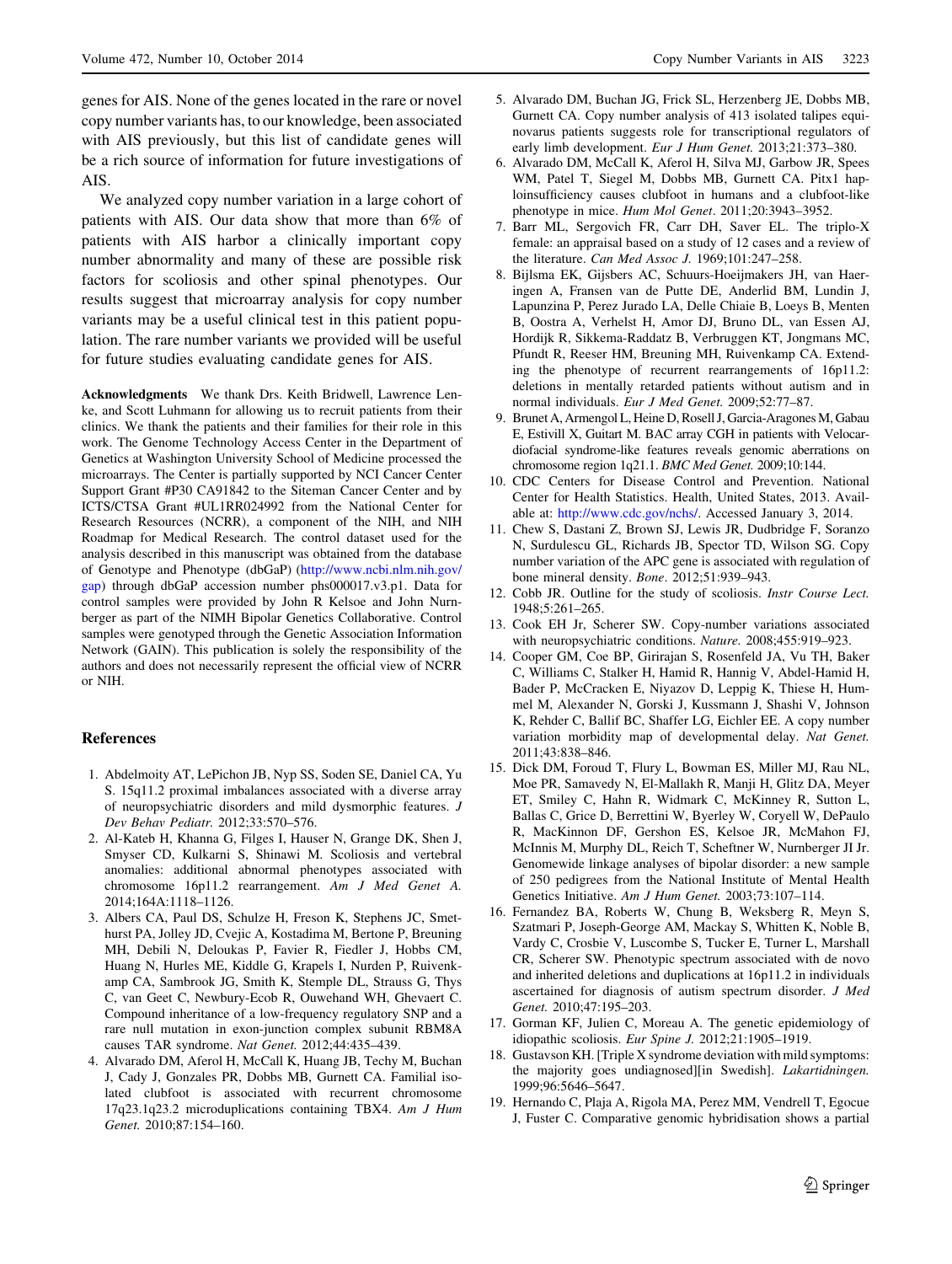<span id="page-8-0"></span>de novo deletion 16p11.2 in a neonate with multiple congenital malformations. J Med Genet. 2002;39:E24.

- 20. Hitz MP, Lemieux-Perreault LP, Marshall C, Feroz-Zada Y, Davies R, Yang SW, Lionel AC, D'Amours G, Lemyre E, Cullum R, Bigras JL, Thibeault M, Chetaille P, Montpetit A, Khairy P, Overduin B, Klaassen S, Hoodless P, Awadalla P, Hussin J, Idaghdour Y, Nemer M, Stewart AF, Boerkoel C, Scherer SW, Richter A, Dube MP, Andelfinger G. Rare copy number variants contribute to congenital left-sided heart disease. PLoS Genet. 2012;8:e1002903.
- 21. Huang N, Lee I, Marcotte EM, Hurles ME. Characterising and predicting haploinsufficiency in the human genome. PLoS Genet. 2010;6:e1001154.
- 22. Kaminsky EB, Kaul V, Paschall J, Church DM, Bunke B, Kunig D, Moreno-De-Luca D, Moreno-De-Luca A, Mulle JG, Warren ST, Richard G, Compton JG, Fuller AE, Gliem TJ, Huang S, Collinson MN, Beal SJ, Ackley T, Pickering DL, Golden DM, Aston E, Whitby H, Shetty S, Rossi MR, Rudd MK, South ST, Brothman AR, Sanger WG, Iyer RK, Crolla JA, Thorland EC, Aradhya S, Ledbetter DH, Martin CL. An evidence-based approach to establish the functional and clinical significance of copy number variants in intellectual and developmental disabilities. Genet Med. 2011;13:777–784.
- 23. Kesling KL, Reinker KA. Scoliosis in twins: a meta-analysis of the literature and report of six cases. Spine (Phila Pa 1976). 1997;22:2009–2014; discussion 2015.
- 24. Klopocki E, Schulze H, Strauss G, Ott CE, Hall J, Trotier F, Fleischhauer S, Greenhalgh L, Newbury-Ecob RA, Neumann LM, Habenicht R, Konig R, Seemanova E, Megarbane A, Ropers HH, Ullmann R, Horn D, Mundlos S. Complex inheritance pattern resembling autosomal recessive inheritance involving a microdeletion in thrombocytopenia-absent radius syndrome. Am J Hum Genet. 2007;80:232–240.
- 25. Kou I, Takahashi Y, Johnson TA, Takahashi A, Guo L, Dai J, Qiu X, Sharma S, Takimoto A, Ogura Y, Jiang H, Yan H, Kono K, Kawakami N, Uno K, Ito M, Minami S, Yanagida H, Taneichi H, Hosono N, Tsuji T, Suzuki T, Sudo H, Kotani T, Yonezawa I, Londono D, Gordon D, Herring JA, Watanabe K, Chiba K, Kamatani N, Jiang Q, Hiraki Y, Kubo M, Toyama Y, Tsunoda T, Wise CA, Qiu Y, Shukunami C, Matsumoto M, Ikegawa S. Genetic variants in GPR126 are associated with adolescent idiopathic scoliosis. Nat Genet. 2013;45:676–679.
- 26. Kouwenhoven JW, Castelein RM. The pathogenesis of adolescent idiopathic scoliosis: review of the literature. Spine (Phila Pa 1976). 2008;33:2898–2908.
- 27. Kruse LM, Buchan JG, Gurnett CA, Dobbs MB. Polygenic threshold model with sex dimorphism in adolescent idiopathic scoliosis: the Carter effect. J Bone Joint Surg Am. 2012;94:1485–1491.
- 28. Ledig S, Schippert C, Strick R, Beckmann MW, Oppelt PG, Wieacker P. Recurrent aberrations identified by array-CGH in patients with Mayer-Rokitansky-Kuster-Hauser syndrome. Fertil Steril. 2011;95:1589–1594.
- 29. Lenke L, Dobbs MB. Idiopathic scoliosis. In: Frymoyer JW, Wiesel SW, eds. The Adult and Pediatric Spine. Philadelphia, PA: Lippincott, Williams & Wilkins; 2004;337–360.
- 30. Liao C, Fu F, Yi CX, Li R, Yang X, Xu Q, Li DZ. Prenatal diagnosis of an atypical 1q21.1 microdeletion and duplication associated with foetal urogenital abnormalities. Gene. 2012;507:92–94.
- 31. Linden MG, Bender BG, Harmon RJ, Mrazek DA, Robinson A. 47,XXX: what is the prognosis? Pediatrics. 1988;82:619–630.
- 32. MacDonald JR, Ziman R, Yuen RK, Feuk L, Scherer SW. The Database of Genomic Variants: a curated collection of structural variation in the human genome. Nucleic Acids Res. 2014;42(Database issue):D986–992.
- 33. Miller NH. Cause and natural history of adolescent idiopathic scoliosis. Orthop Clin North Am. 1999;30:343–352.
- 34. Miller NH. Genetics of familial idiopathic scoliosis. Clin Orthop Relat Res. 2007;462:6–10.
- 35. Miller NH. Idiopathic scoliosis: cracking the genetic code and what does it mean? J Pediatr Orthop. 2011;31(1 suppl):S49-52.
- 36. Miller NH, Justice CM, Marosy B, Doheny KF, Pugh E, Zhang J, Dietz HC 3rd, Wilson AF. Identification of candidate regions for familial idiopathic scoliosis. Spine (Phila Pa 1976). 2005;30:1181–1187.
- 37. Miller NH, Justice CM, Marosy B, Swindle K, Kim Y, Roy-Gagnon MH, Sung H, Behneman D, Doheny KF, Pugh E, Wilson AF. Intra-familial tests of association between familial idiopathic scoliosis and linked regions on 9q31.3–q34.3 and 16p12.3–q22.2. Hum Hered. 2012;74:36–44.
- 38. Morrow EM. Genomic copy number variation in disorders of cognitive development. J Am Acad Child Adolesc Psychiatry. 2010;49:1091–1104.
- 39. NCBI. Build 36 (hg18). Available at: [http://www.ncbi.nlm.nih.](http://www.ncbi.nlm.nih.gov/mapview/stats/BuildStats.cgi?taxid=9606&build=36&ver=1) [gov/mapview/stats/BuildStats.cgi?taxid=9606&build=36&ver=1](http://www.ncbi.nlm.nih.gov/mapview/stats/BuildStats.cgi?taxid=9606&build=36&ver=1). Accessed 04 Jan 2014.
- 40. Nielsen J, Wohlert M. Chromosome abnormalities found among 34,910 newborn children: results from a 13-year incidence study in Arhus, Denmark. Hum Genet. 1991;87:81–83.
- 41. Olanders S. Females with Supernumerary X Chromosomes; A Study of 39 Psychiatric Cases, Stockholm, Sweden: Esselte Studium; 1977;12–16.
- 42. Otter M, Schrander-Stumpel CT, Curfs LM. Triple X syndrome: a review of the literature. Eur J Hum Genet. 2010;18:265–271.
- 43. Reamy BV, Slakey JB. Adolescent idiopathic scoliosis: review and current concepts. Am Fam Physician. 2001;64:111–116.
- 44. Riseborough EJ, Wynne-Davies R. A genetic survey of idiopathic scoliosis in Boston, Massachusetts. J Bone Joint Surg Am. 1973;55:974–982.
- 45. Rosenfeld JA, Coe BP, Eichler EE, Cuckle H, Shaffer LG. Estimates of penetrance for recurrent pathogenic copy-number variations. Genet Med. 2013;15:478–481.
- 46. Rosenfeld JA, Traylor RN, Schaefer GB, McPherson EW, Ballif BC, Klopocki E, Mundlos S, Shaffer LG, Aylsworth AS; 1q21.1 Study Group. Proximal microdeletions and microduplications of 1q21.1 contribute to variable abnormal phenotypes. Eur J Hum Genet. 2012;20:754–761.
- 47. Schaaf CP, Goin-Kochel RP, Nowell KP, Hunter JV, Aleck KA, Cox S, Patel A, Bacino CA, Shinawi M. Expanding the clinical spectrum of the 16p11.2 chromosomal rearrangements: three patients with syringomyelia. Eur J Hum Genet. 2011;19:152-156.
- 48. Sharma S, Gao X, Londono D, Devroy SE, Mauldin KN, Frankel JT, Brandon JM, Zhang D, Li QZ, Dobbs MB, Gurnett CA, Grant SF, Hakonarson H, Dormans JP, Herring JA, Gordon D, Wise CA. Genome-wide association studies of adolescent idiopathic scoliosis suggest candidate susceptibility genes. Hum Mol Genet. 2011;20:1456–1466.
- 49. Shen Y, Chen X, Wang L, Guo J, Shen J, An Y, Zhu H, Zhu Y, Xin R, Bao Y, Gusella JF, Zhang T, Wu BL. Intra-family phenotypic heterogeneity of 16p11.2 deletion carriers in a threegeneration Chinese family. Am J Med Genet B Neuropsychiatr Genet. 2011;156:225–232.
- 50. Shen Y, Dies KA, Holm IA, Bridgemohan C, Sobeih MM, Caronna EB, Miller KJ, Frazier JA, Silverstein I, Picker J, Weissman L, Raffalli P, Jeste S, Demmer LA, Peters HK, Brewster SJ, Kowalczyk SJ, Rosen-Sheidley B, McGowan C, Duda AW 3rd, Lincoln SA, Lowe KR, Schonwald A, Robbins M, Hisama F, Wolff R, Becker R, Nasir R, Urion DK, Milunsky JM, Rappaport L, Gusella JF, Walsh CA, Wu BL, Miller DT, Autism Consortium Clinical Genetics/DNA Diagnostics Collaboration. Clinical